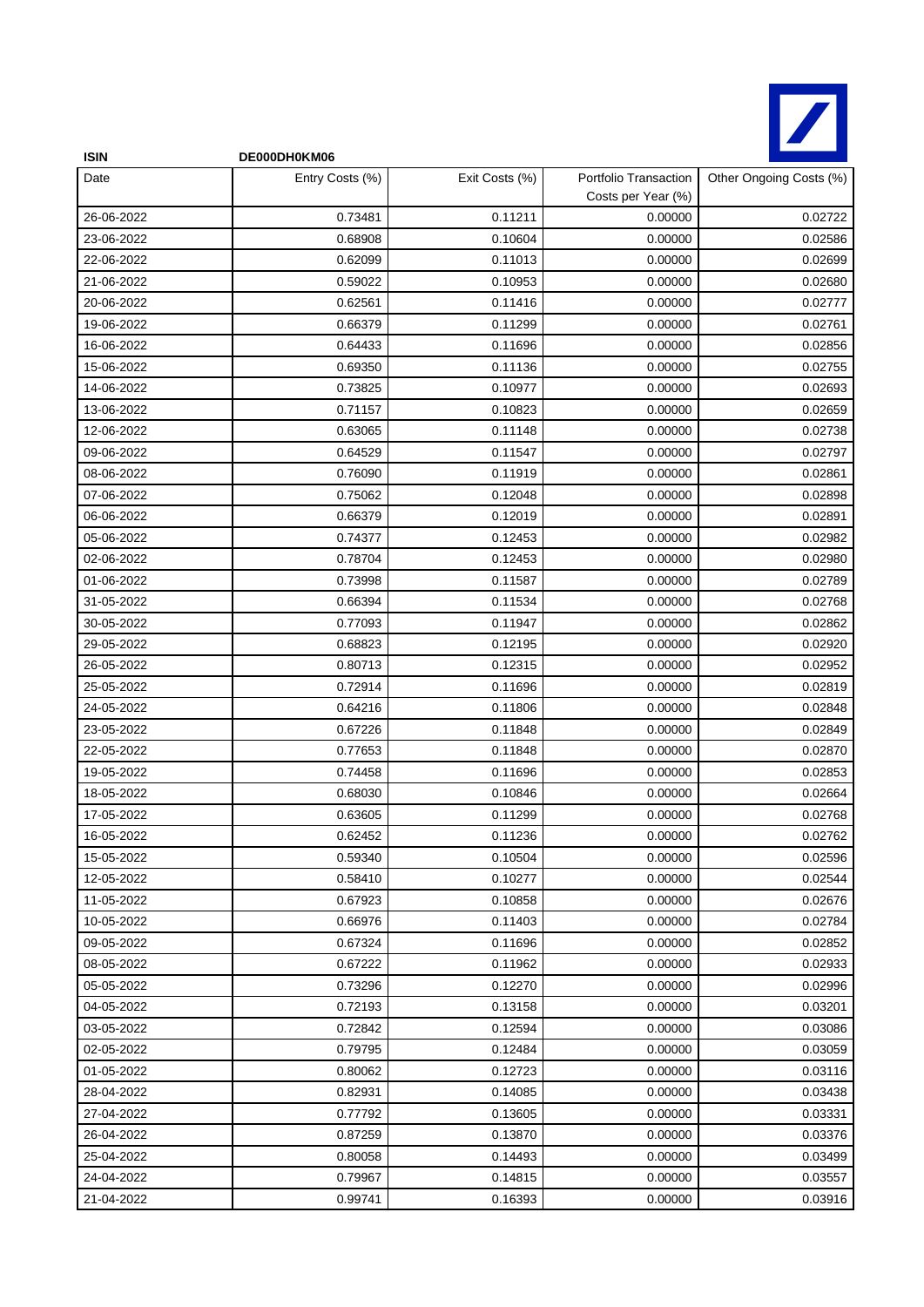| 20-04-2022 | 1.04609 | 0.18349 | 0.00000 | 0.04336 |
|------------|---------|---------|---------|---------|
| 19-04-2022 | 1.12650 | 0.17921 | 0.00000 | 0.04270 |
| 18-04-2022 | 1.30980 | 0.20964 | 0.00000 | 0.05012 |
| 13-04-2022 | 1.24873 | 0.20492 | 0.00000 | 0.04849 |
| 12-04-2022 | 1.15086 | 0.19802 | 0.00000 | 0.04720 |
| 11-04-2022 | 1.18314 | 0.18349 | 0.00000 | 0.04361 |
| 10-04-2022 | 0.99293 | 0.17637 | 0.00000 | 0.04173 |
| 07-04-2022 | 1.08713 | 0.17065 | 0.00000 | 0.04054 |
| 06-04-2022 | 1.00295 | 0.16155 | 0.00000 | 0.03833 |
| 05-04-2022 | 0.90730 | 0.16103 | 0.00000 | 0.03816 |
| 04-04-2022 | 0.98402 | 0.17182 | 0.00000 | 0.04042 |
| 03-04-2022 | 1.02250 | 0.17699 | 0.00000 | 0.04144 |
| 31-03-2022 | 0.96575 | 0.17422 | 0.00000 | 0.04068 |
| 30-03-2022 | 0.97440 | 0.17857 | 0.00000 | 0.04144 |
| 29-03-2022 | 1.15791 | 0.17794 | 0.00000 | 0.04133 |
| 28-03-2022 | 1.06988 | 0.17637 | 0.00000 | 0.04144 |
| 27-03-2022 | 1.09439 | 0.18382 | 0.00000 | 0.04322 |
| 25-03-2022 | 1.16893 | 0.19960 | 0.00000 | 0.04687 |
| 24-03-2022 | 1.14438 | 0.18315 | 0.00000 | 0.04307 |
| 23-03-2022 | 1.05478 | 0.18182 | 0.00000 | 0.04267 |
| 22-03-2022 | 1.03794 | 0.18282 | 0.00000 | 0.04297 |
| 21-03-2022 | 1.04814 | 0.18416 | 0.00000 | 0.04303 |
| 18-03-2022 | 1.11880 | 0.18939 | 0.00000 | 0.04425 |
| 17-03-2022 | 1.12202 | 0.19048 | 0.00000 | 0.04460 |
| 16-03-2022 | 0.97796 | 0.17422 | 0.00000 | 0.04103 |
| 15-03-2022 | 0.94951 | 0.17452 | 0.00000 | 0.04104 |
| 14-03-2022 | 1.05176 | 0.19531 | 0.00000 | 0.04608 |
| 11-03-2022 | 1.16011 | 0.20833 | 0.00000 | 0.04909 |
| 10-03-2022 | 1.09808 | 0.19417 | 0.00000 | 0.04550 |
| 09-03-2022 | 1.34295 | 0.22321 | 0.00000 | 0.05280 |
| 08-03-2022 | 1.39256 | 0.21834 | 0.00000 | 0.05197 |
| 07-03-2022 | 1.22603 | 0.20964 | 0.00000 | 0.04997 |
| 04-03-2022 | 1.07259 | 0.18622 | 0.00000 | 0.04375 |
| 03-03-2022 | 1.19983 | 0.18939 | 0.00000 | 0.04425 |
| 02-03-2022 | 1.08311 | 0.18450 | 0.00000 | 0.04317 |
| 01-03-2022 | 0.95244 | 0.17007 | 0.00000 | 0.03922 |
| 28-02-2022 | 0.95613 | 0.16474 | 0.00000 | 0.03818 |
| 25-02-2022 | 0.91400 | 0.16181 | 0.00000 | 0.03747 |
| 24-02-2022 | 1.26561 | 0.18622 | 0.00000 | 0.04290 |
| 23-02-2022 | 0.99754 | 0.16207 | 0.00000 | 0.03699 |
| 22-02-2022 | 1.00434 | 0.16051 | 0.00000 | 0.03669 |
| 21-02-2022 | 0.85780 | 0.15552 | 0.00000 | 0.03546 |
| 18-02-2022 | 0.95885 | 0.15798 | 0.00000 | 0.03601 |
| 17-02-2022 | 0.88599 | 0.15432 | 0.00000 | 0.03522 |
| 16-02-2022 | 0.85217 | 0.14881 | 0.00000 | 0.03389 |
| 15-02-2022 | 0.85801 | 0.14749 | 0.00000 | 0.03370 |
| 14-02-2022 | 0.97629 | 0.15267 | 0.00000 | 0.03496 |
| 11-02-2022 | 0.82927 | 0.13986 | 0.00000 | 0.03185 |
| 10-02-2022 | 0.94053 | 0.14535 | 0.00000 | 0.03294 |
| 09-02-2022 | 0.84808 | 0.14306 | 0.00000 | 0.03248 |
| 08-02-2022 | 0.87117 | 0.13717 | 0.00000 | 0.03119 |
| 07-02-2022 | 0.87953 | 0.13495 | 0.00000 | 0.03064 |
| 04-02-2022 | 0.86589 | 0.13210 | 0.00000 | 0.02991 |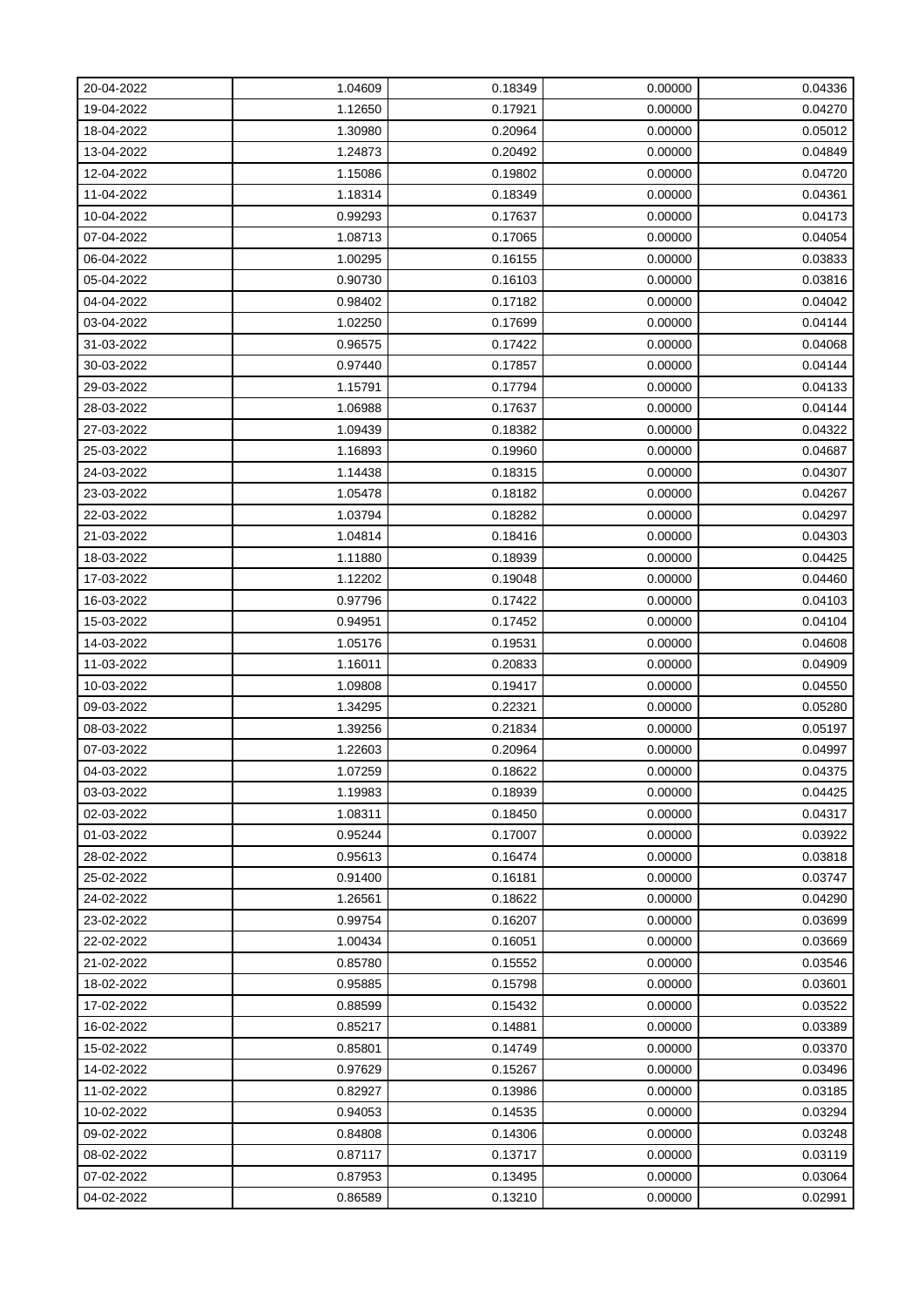| 03-02-2022 | 0.82121 | 0.13021 | 0.00000 | 0.02991 |
|------------|---------|---------|---------|---------|
| 02-02-2022 | 0.81617 | 0.13333 | 0.00000 | 0.03064 |
| 01-02-2022 | 0.87543 | 0.13228 | 0.00000 | 0.03047 |
| 31-01-2022 | 0.85414 | 0.12953 | 0.00000 | 0.03007 |
| 28-01-2022 | 0.81774 | 0.13106 | 0.00000 | 0.03057 |
| 27-01-2022 | 0.75776 | 0.14144 | 0.00000 | 0.03279 |
| 26-01-2022 | 0.87818 | 0.15456 | 0.00000 | 0.03555 |
| 25-01-2022 | 0.86973 | 0.15038 | 0.00000 | 0.03456 |
| 24-01-2022 | 1.02048 | 0.16234 | 0.00000 | 0.03722 |
| 21-01-2022 | 1.03992 | 0.16420 | 0.00000 | 0.03761 |
| 20-01-2022 | 0.98002 | 0.15974 | 0.00000 | 0.03655 |
| 19-01-2022 | 0.89630 | 0.15083 | 0.00000 | 0.03453 |
| 18-01-2022 | 0.88442 | 0.13736 | 0.00000 | 0.03132 |
| 17-01-2022 | 0.79734 | 0.14065 | 0.00000 | 0.03197 |
| 14-01-2022 | 0.92636 | 0.14164 | 0.00000 | 0.03210 |
| 13-01-2022 | 0.78660 | 0.14085 | 0.00000 | 0.03190 |
| 12-01-2022 | 0.84616 | 0.13228 | 0.00000 | 0.03023 |
| 11-01-2022 | 0.77978 | 0.13158 | 0.00000 | 0.03013 |
| 10-01-2022 | 0.71759 | 0.12853 | 0.00000 | 0.02946 |
| 07-01-2022 | 0.69196 | 0.12469 | 0.00000 | 0.02865 |
| 06-01-2022 | 0.71264 | 0.12438 | 0.00000 | 0.02861 |
| 05-01-2022 | 0.87266 | 0.13587 | 0.00000 | 0.03126 |
| 04-01-2022 | 0.73880 | 0.13387 | 0.00000 | 0.03081 |
| 03-01-2022 | 0.89293 | 0.14065 | 0.00000 | 0.03221 |
| 31-12-2021 | 0.79416 | 0.13477 | 0.00000 | 0.03097 |
| 30-12-2021 | 0.74492 | 0.13210 | 0.00000 | 0.03040 |
| 29-12-2021 | 0.77545 | 0.13870 | 0.00000 | 0.03199 |
| 28-12-2021 | 0.75643 | 0.13774 | 0.00000 | 0.03164 |
| 27-12-2021 | 0.80139 | 0.13141 | 0.00000 | 0.03024 |
| 23-12-2021 | 0.86609 | 0.13387 | 0.00000 | 0.03078 |
| 22-12-2021 | 0.74924 | 0.12870 | 0.00000 | 0.02970 |
| 21-12-2021 | 0.86737 | 0.12953 | 0.00000 | 0.02984 |
| 20-12-2021 | 0.73558 | 0.12610 | 0.00000 | 0.02915 |
| 17-12-2021 | 0.74549 | 0.13038 | 0.00000 | 0.02995 |
| 16-12-2021 | 0.72045 | 0.12361 | 0.00000 | 0.02845 |
| 15-12-2021 | 0.76754 | 0.11933 | 0.00000 | 0.02756 |
| 14-12-2021 | 0.68816 | 0.12438 | 0.00000 | 0.02870 |
| 13-12-2021 | 0.78786 | 0.12376 | 0.00000 | 0.02860 |
| 10-12-2021 | 0.67994 | 0.11962 | 0.00000 | 0.02762 |
| 09-12-2021 | 0.68903 | 0.12579 | 0.00000 | 0.02895 |
| 08-12-2021 | 0.72068 | 0.12788 | 0.00000 | 0.02953 |
| 07-12-2021 | 0.81350 | 0.12579 | 0.00000 | 0.02910 |
| 06-12-2021 | 0.80384 | 0.12626 | 0.00000 | 0.02914 |
| 03-12-2021 | 0.69089 | 0.12484 | 0.00000 | 0.02882 |
| 02-12-2021 | 0.70111 | 0.12610 | 0.00000 | 0.02905 |
| 01-12-2021 | 0.85283 | 0.13210 | 0.00000 | 0.03042 |
| 30-11-2021 | 0.73936 | 0.13351 | 0.00000 | 0.03065 |
| 29-11-2021 | 0.85601 | 0.14124 | 0.00000 | 0.03263 |
| 26-11-2021 | 0.78237 | 0.14245 | 0.00000 | 0.03297 |
| 25-11-2021 | 0.93622 | 0.14472 | 0.00000 | 0.03364 |
| 24-11-2021 | 0.82423 | 0.14493 | 0.00000 | 0.03365 |
| 23-11-2021 | 0.95360 | 0.15221 | 0.00000 | 0.03525 |
| 22-11-2021 | 1.15554 | 0.17271 | 0.00000 | 0.03995 |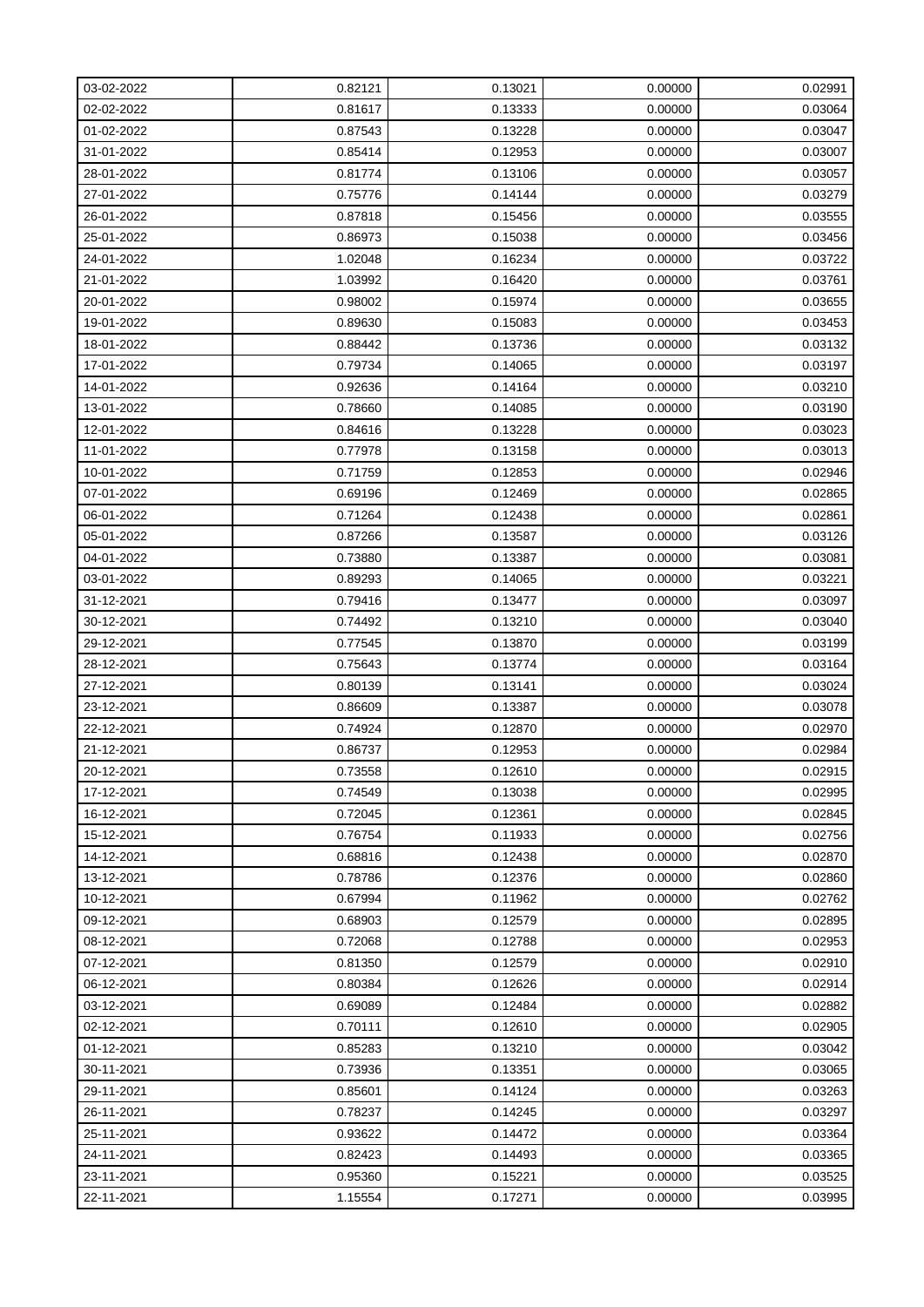| 19-11-2021 | 0.93009 | 0.17065 | 0.00000 | 0.03934 |
|------------|---------|---------|---------|---------|
| 18-11-2021 | 1.13045 | 0.18018 | 0.00000 | 0.04150 |
| 17-11-2021 | 1.04631 | 0.18018 | 0.00000 | 0.04157 |
| 16-11-2021 | 1.20048 | 0.18349 | 0.00000 | 0.04215 |
| 15-11-2021 | 1.14667 | 0.18450 | 0.00000 | 0.04208 |
| 12-11-2021 | 0.99577 | 0.17606 | 0.00000 | 0.04017 |
| 11-11-2021 | 1.19675 | 0.17762 | 0.00000 | 0.04046 |
| 10-11-2021 | 1.03682 | 0.16234 | 0.00000 | 0.03662 |
| 09-11-2021 | 0.89800 | 0.16420 | 0.00000 | 0.03700 |
| 08-11-2021 | 0.88255 | 0.15924 | 0.00000 | 0.03595 |
| 05-11-2021 | 0.84178 | 0.15244 | 0.00000 | 0.03450 |
| 04-11-2021 | 0.85892 | 0.14837 | 0.00000 | 0.03356 |
| 03-11-2021 | 0.95459 | 0.14771 | 0.00000 | 0.03331 |
| 02-11-2021 | 0.87835 | 0.15504 | 0.00000 | 0.03494 |
| 01-11-2021 | 0.96815 | 0.15175 | 0.00000 | 0.03428 |
| 28-10-2021 | 0.88810 | 0.15504 | 0.00000 | 0.03475 |
| 27-10-2021 | 1.01874 | 0.15773 | 0.00000 | 0.03557 |
| 26-10-2021 | 0.91093 | 0.15480 | 0.00000 | 0.03487 |
| 25-10-2021 | 0.91119 | 0.16287 | 0.00000 | 0.03668 |
| 24-10-2021 | 0.95320 | 0.16807 | 0.00000 | 0.03770 |
| 21-10-2021 | 0.93294 | 0.16367 | 0.00000 | 0.03676 |
| 20-10-2021 | 0.86989 | 0.15974 | 0.00000 | 0.03591 |
| 19-10-2021 | 1.00921 | 0.15361 | 0.00000 | 0.03456 |
| 18-10-2021 | 0.88649 | 0.15015 | 0.00000 | 0.03370 |
| 17-10-2021 | 0.92415 | 0.14368 | 0.00000 | 0.03242 |
| 14-10-2021 | 0.90136 | 0.14388 | 0.00000 | 0.03242 |
| 13-10-2021 | 0.92040 | 0.14045 | 0.00000 | 0.03164 |
| 12-10-2021 | 0.78255 | 0.13351 | 0.00000 | 0.03024 |
| 11-10-2021 | 0.72691 | 0.12987 | 0.00000 | 0.02941 |
| 10-10-2021 | 0.83279 | 0.13055 | 0.00000 | 0.02952 |
| 07-10-2021 | 0.80933 | 0.12837 | 0.00000 | 0.02912 |
| 06-10-2021 | 0.75657 | 0.13193 | 0.00000 | 0.02987 |
| 05-10-2021 | 0.77936 | 0.12674 | 0.00000 | 0.02872 |
| 04-10-2021 | 0.72887 | 0.13038 | 0.00000 | 0.02943 |
| 03-10-2021 | 0.72493 | 0.12920 | 0.00000 | 0.02914 |
| 30-09-2021 | 0.67887 | 0.12361 | 0.00000 | 0.02796 |
| 29-09-2021 | 0.65867 | 0.11792 | 0.00000 | 0.02663 |
| 28-09-2021 | 0.70520 | 0.12642 | 0.00000 | 0.02840 |
| 27-09-2021 | 0.80921 | 0.12821 | 0.00000 | 0.02876 |
| 26-09-2021 | 0.75340 | 0.13055 | 0.00000 | 0.02926 |
| 23-09-2021 | 0.84722 | 0.13263 | 0.00000 | 0.02962 |
| 22-09-2021 | 1.48817 | 1.33511 | 0.00000 | 0.02984 |
| 21-09-2021 | 1.37182 | 1.32626 | 0.00000 | 0.02965 |
| 20-09-2021 | 1.32792 | 1.28370 | 0.00000 | 0.02869 |
| 19-09-2021 | 1.32755 | 1.28700 | 0.00000 | 0.02882 |
| 16-09-2021 | 1.50282 | 1.37174 | 0.00000 | 0.03054 |
| 15-09-2021 | 1.44546 | 1.47059 | 0.00000 | 0.03276 |
| 14-09-2021 | 1.54637 | 1.51515 | 0.00000 | 0.03360 |
| 13-09-2021 | 1.62296 | 1.49254 | 0.00000 | 0.03311 |
| 12-09-2021 | 1.60016 | 1.48588 | 0.00000 | 0.03306 |
| 09-09-2021 | 1.78238 | 1.60772 | 0.00000 | 0.03561 |
| 08-09-2021 | 1.70572 | 1.56250 | 0.00000 | 0.03467 |
| 07-09-2021 | 1.67505 | 1.63666 | 0.00000 | 0.03631 |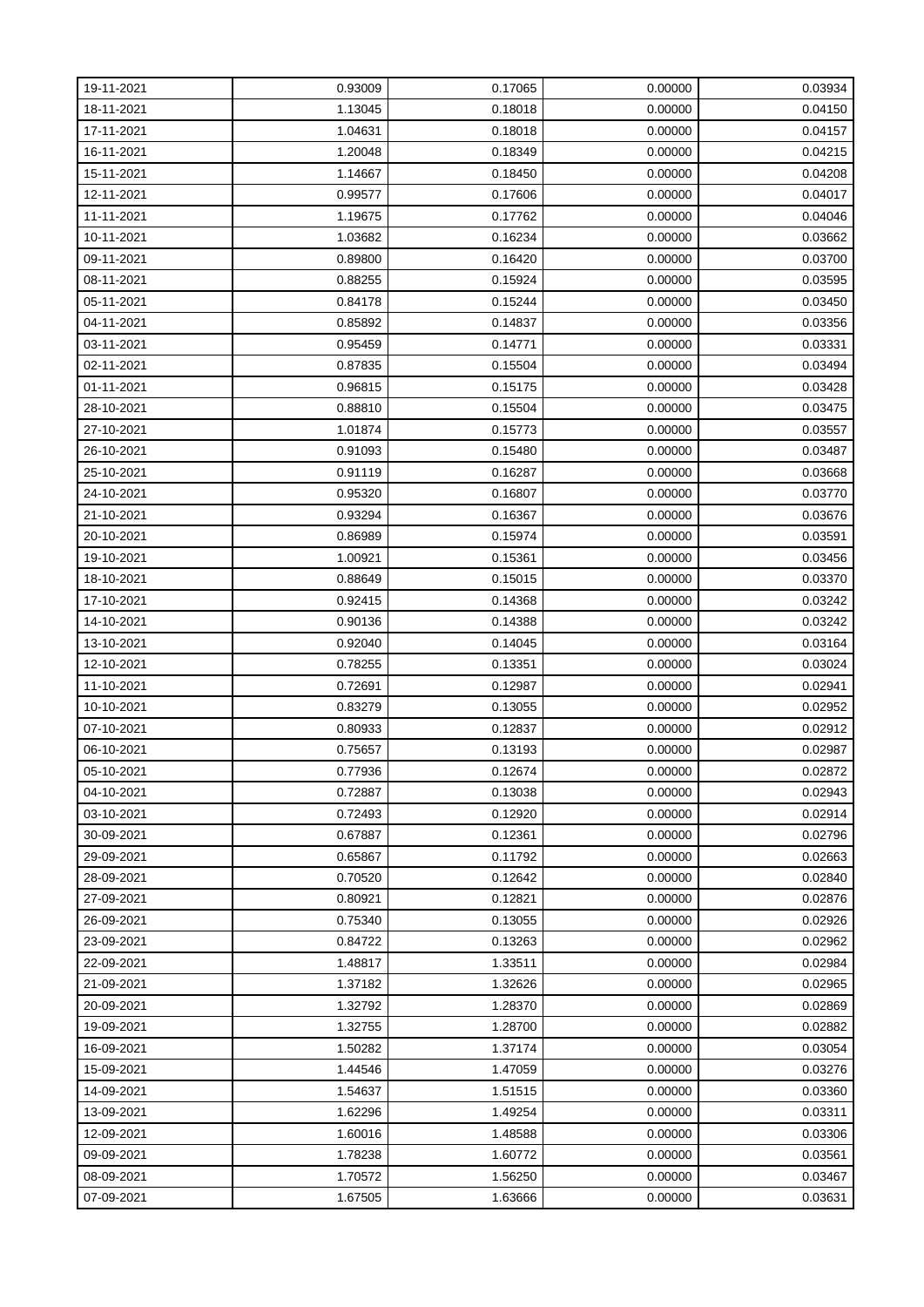| 06-09-2021 | 1.74254 | 1.64745 | 0.00000 | 0.03643 |
|------------|---------|---------|---------|---------|
| 05-09-2021 | 1.76453 | 1.74216 | 0.00000 | 0.03854 |
| 02-09-2021 | 1.58759 | 1.56006 | 0.00000 | 0.03448 |
| 01-09-2021 | 1.70753 | 1.58983 | 0.00000 | 0.03523 |
| 31-08-2021 | 1.61225 | 1.50602 | 0.00000 | 0.03347 |
| 30-08-2021 | 1.64191 | 1.58228 | 0.00000 | 0.03514 |
| 29-08-2021 | 1.54260 | 1.54321 | 0.00000 | 0.03434 |
| 26-08-2021 | 1.51154 | 1.47493 | 0.00000 | 0.03296 |
| 25-08-2021 | 1.57694 | 1.47493 | 0.00000 | 0.03294 |
| 24-08-2021 | 1.46292 | 1.48588 | 0.00000 | 0.03322 |
| 23-08-2021 | 1.55789 | 1.45985 | 0.00000 | 0.03267 |
| 22-08-2021 | 1.48146 | 1.40252 | 0.00000 | 0.03143 |
| 19-08-2021 | 1.49646 | 1.38696 | 0.00000 | 0.03121 |
| 18-08-2021 | 1.45471 | 1.38889 | 0.00000 | 0.03124 |
| 17-08-2021 | 1.50771 | 1.48148 | 0.00000 | 0.03323 |
| 16-08-2021 | 1.52652 | 1.51057 | 0.00000 | 0.03372 |
| 15-08-2021 | 1.52857 | 1.44509 | 0.00000 | 0.03225 |
| 12-08-2021 | 1.53180 | 1.40647 | 0.00000 | 0.03151 |
| 11-08-2021 | 1.50279 | 1.42248 | 0.00000 | 0.03186 |
| 10-08-2021 | 1.42797 | 1.40449 | 0.00000 | 0.03153 |
| 09-08-2021 | 1.45553 | 1.43885 | 0.00000 | 0.03225 |
| 08-08-2021 | 1.42661 | 1.50376 | 0.00000 | 0.03363 |
| 05-08-2021 | 1.93378 | 1.79856 | 0.00000 | 0.04003 |
| 03-08-2021 | 2.24556 | 1.98413 | 0.00000 | 0.04404 |
| 02-08-2021 | 1.87762 | 1.86220 | 0.00000 | 0.04126 |
| 01-08-2021 | 2.08668 | 1.90476 | 0.00000 | 0.04219 |
| 29-07-2021 | 1.97910 | 1.94932 | 0.00000 | 0.04311 |
| 28-07-2021 | 2.02400 | 1.88324 | 0.00000 | 0.04176 |
| 27-07-2021 | 1.74281 | 1.70068 | 0.00000 | 0.03793 |
| 26-07-2021 | 1.95907 | 1.79856 | 0.00000 | 0.04024 |
| 25-07-2021 | 1.91546 | 1.84843 | 0.00000 | 0.04134 |
| 22-07-2021 | 1.83558 | 1.85529 | 0.00000 | 0.04149 |
| 21-07-2021 | 1.73945 | 1.77936 | 0.00000 | 0.03978 |
| 20-07-2021 | 1.93485 | 1.75747 | 0.00000 | 0.03938 |
| 19-07-2021 | 1.86241 | 1.76056 | 0.00000 | 0.03934 |
| 18-07-2021 | 1.88474 | 1.85529 | 0.00000 | 0.04150 |
| 15-07-2021 | 2.09560 | 2.12766 | 0.00000 | 0.04748 |
| 14-07-2021 | 2.23689 | 2.18341 | 0.00000 | 0.04858 |
| 13-07-2021 | 2.24860 | 2.07039 | 0.00000 | 0.04629 |
| 12-07-2021 | 2.29950 | 2.12314 | 0.00000 | 0.04725 |
| 11-07-2021 | 2.19799 | 2.05339 | 0.00000 | 0.04559 |
| 08-07-2021 | 2.04715 | 2.03666 | 0.00000 | 0.04536 |
| 07-07-2021 | 2.10723 | 2.06612 | 0.00000 | 0.04611 |
| 06-07-2021 | 2.36205 | 2.19298 | 0.00000 | 0.04890 |
| 05-07-2021 | 2.59095 | 2.29885 | 0.00000 | 0.05116 |
| 04-07-2021 | 2.58725 | 2.29358 | 0.00000 | 0.05097 |
| 01-07-2021 | 2.26129 | 2.07900 | 0.00000 | 0.04636 |
| 30-06-2021 | 2.39621 | 2.14592 | 0.00000 | 0.04779 |
| 29-06-2021 | 2.16180 | 1.97239 | 0.00000 | 0.04378 |
| 28-06-2021 | 2.14175 | 2.03666 | 0.00000 | 0.04513 |
| 27-06-2021 | 2.14077 | 2.08333 | 0.00000 | 0.04610 |
| 24-06-2021 | 2.24781 | 2.13220 | 0.00000 | 0.04711 |
| 23-06-2021 | 2.12681 | 2.04499 | 0.00000 | 0.04523 |